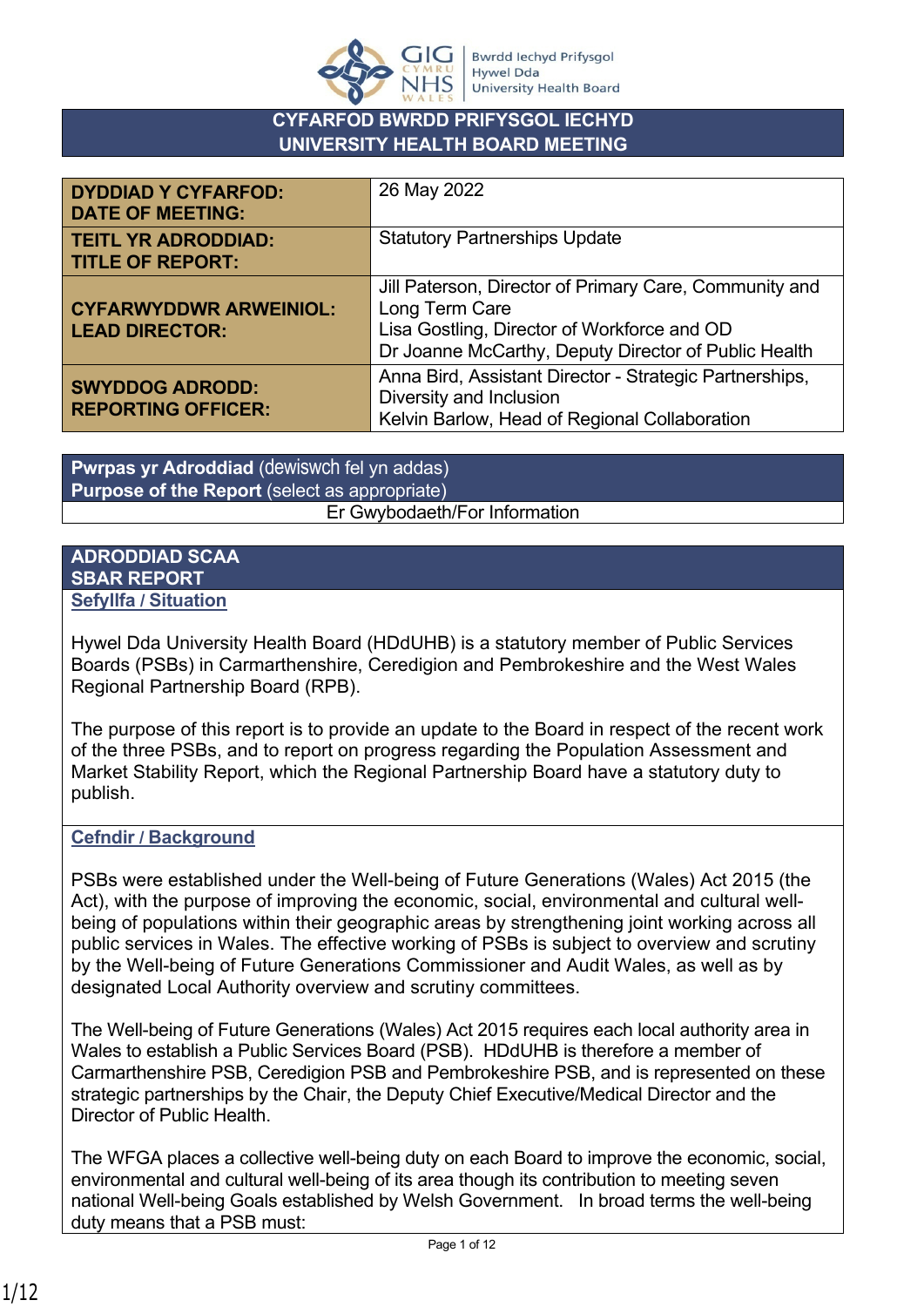- 1. Assess the state of well-being in its area (i.e. prepare and produce a **"**Local Assessment of Well-being**"**). The first Assessments were published in May 2017 and must be refreshed at least once in every electoral cycle.
- 2. Set local objectives (i.e. **"**Well-being Objectives**"**) to maximise its contribution within its area to achieving the national Well-being Goals.
- 3. Prepare and publish a plan (i.e. **"**Well-being Plan**"**) setting out its local objectives and the steps it proposes to take to meet them.
- 4. Take all reasonable steps to meet its objectives.

Regional Partnership Boards, based on Local Health Board footprints, became a legislative requirement under Part 9 of the Social Services and Wellbeing (Wales) Act 2014 (SSWBWA). Their core remit is to promote and drive the transformation and integration of health and social care within their areas. The West Wales Care Partnership is the formal name of the Regional Partnership Board within the Hywel Dda area.

# **Asesiad / Assessment**

# **Assessments of Local Well-being**

Regular progress reports on the work to refresh the Assessments of Local Well-being, based on information presented to the Public Service Boards, has been included in the Statutory Partnership Update reports received at each meeting of HDdUHB Board. The purpose of the Assessment is to gain a comprehensive picture of the state of well-being of local people and communities, now and for the future. The Assessment seeks to capture a broad spectrum of economic, social, environmental and cultural factors that impact on people's daily lives. This includes identifying the strengths, assets, challenges and opportunities that citizens in each local authority area face.

The three PSBs worked in partnership to establish a joint methodology framework and joint engagement plan to support the county based work to refresh the Assessments. Producing a robust and accurate assessment of well-being, which places the views and needs of the residents of Hywel Dda at the forefront, is critical. The Assessments will also provide valuable insights to the Health Board to support its own strategic planning, operational delivery and transformation agenda.

Each PSB is at different stages of developing Community Area Profiles; for Ceredigion and Pembrokeshire these are based on Medium Super Output Areas (MSOAs) although for Carmarthenshire these are based on Upper Super Output Areas (USOAs) due to the large number of individual wards within the county. Within the profiles, key information is summarised to show data such as population distribution, ethnicity, key health indicators, environmental, economic, housing and community safety. Carmarthenshire and Ceredigion Community Area Profiles were completed and published alongside the Assessment. Pembrokeshire PSB plan to finalise their Community Area Profiles following the publication of updated Census data later this year.

The final versions of all PSB Well-being Assessments were presented to the Strategic Development and Operational Delivery Committee (SDODC) meeting on 28th April 2022, prior to presentation to Board for information on 26<sup>th</sup> May 2022. Links to the PSB Well-being Assessments can be found below:

[Carmarthenshire Assessment of Local Wellbeing](https://hduhb.nhs.wales/about-us/your-health-board/board-meetings-2022/board-agenda-and-papers-26-may-2022/agenda-and-papers-26-may-2022/carmarthenshire-assessment-of-local-wellbeing-may-2022pdf/) [Ceredigion Local Wellbeing Assessment](https://hduhb.nhs.wales/about-us/your-health-board/board-meetings-2022/board-agenda-and-papers-26-may-2022/agenda-and-papers-26-may-2022/ceredigion-local-wellbeing-assessment-may-2022pdf/) [Pembrokeshire Local Assessment of Wellbeing](https://hduhb.nhs.wales/about-us/your-health-board/board-meetings-2022/board-agenda-and-papers-26-may-2022/agenda-and-papers-26-may-2022/pembrokeshire-assessment-of-local-wellbeing-may-2022pdf/)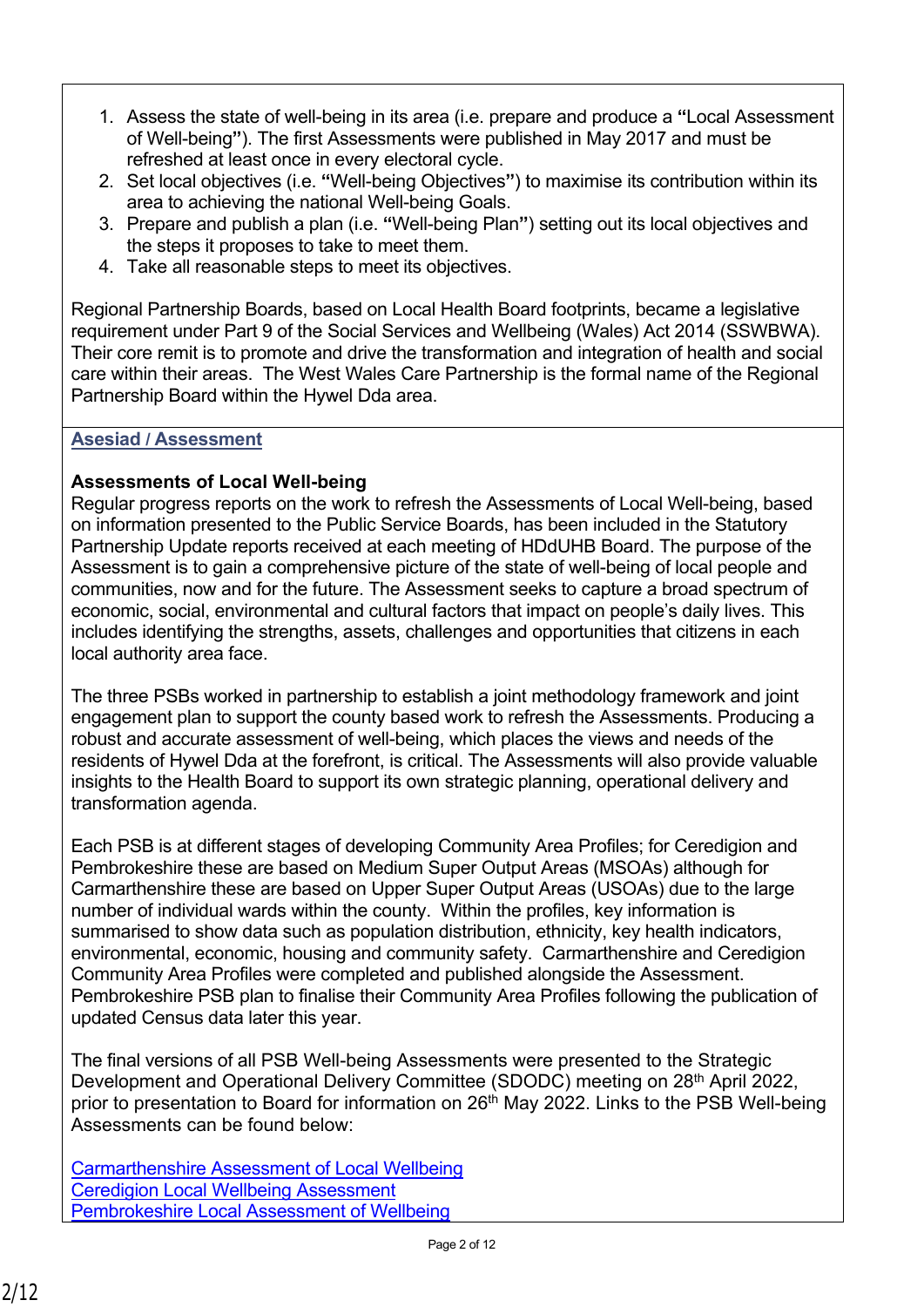# **Carmarthenshire Public Services Board (PSB)**

The PSB last met on  $8<sup>th</sup>$  March 2022 and an update on the agenda items and meeting discussions was included in the March 2022 Statutory Partnerships Update report. The PSB was due to meet again on 18<sup>th</sup> May 2022; however, the meeting has been postponed due to a clash with a Future Generation Commissioner's workshop.

A link to the Carmarthenshire PSB website is provided below, where copies of agenda and meeting papers are available to review:

<http://www.thecarmarthenshirewewant.wales/meetings/>

# **Ceredigion Public Services Board (PSB)**

The PSB last met on  $7<sup>th</sup>$  March 2022 and an update on the agenda items and meeting discussions was included in the March 2022 Statutory Partnerships Update report. The PSB is due to meet again on  $13<sup>th</sup>$  June 2022.

A link to the agenda and papers of Ceredigion PSB is provided below: [https://www.ceredigion.gov.uk/your-council/partnerships/ceredigion-public-services](https://www.ceredigion.gov.uk/your-council/partnerships/ceredigion-public-services-board/public-services-board-meetings/)[board/public-services-board-meetings/](https://www.ceredigion.gov.uk/your-council/partnerships/ceredigion-public-services-board/public-services-board-meetings/)

# **Pembrokeshire Public Services Board (PSB)**

The PSB last met on 15<sup>th</sup> March and an update on the agenda items and meeting discussions was included in the March 2022 Statutory Partnerships Update report. The PSB is due to meet again on 17<sup>th</sup> May 2022, in the form of a workshop to discuss the development of well-being objectives for the draft Well-being Plan.

A link to the agenda and papers of Pembrokeshire PSB is provided below: <https://www.pembrokeshire.gov.uk/public-services-board/psb-agendas-and-minutes>

# **Regional Partnership Board (RPB) Update**

The West Wales Care Partnership (WWCP) met on 23rd March 2022 and considered as a substantive agenda item progress in developing an Investment Proposal for West Wales for use of the Health and Social Care Regional Integration Fund (RIF). The RIF is a 5 year fund from April 2022 to March 2027 which will seek to create sustainable system change through the integration of health and social care services. The aim of the RIF is to build upon the excellent work undertaken though the Integrated Care Fund (ICF) and the Transformation fund (TF), but is not a continuation of those schemes.

The RIF is a new programme with distinctly different architecture and objectives. The fund brings together several existing funding streams to provide a renewed focus on community based care, emotional health and well-being, supporting families to stay together safely, care experienced children, home from hospital services and accommodation based solutions. The expectation is that the utilisation of the RIF will closely align to other key strategic programmes in West Wales to help create a whole systems approach. In particular, the Accelerated Cluster Development and the Unscheduled and Emergency Care Policy Goals as well as our regional priorities.

The ability of partners to undertake a comprehensive review on a regional basis and in advance of the guidance being issued was impacted as a result of COVID-19, severe operational pressures and staff changes during winter 2021. It was acknowledged that the strategic priorities of the RPB do require further development and this will be undertaken following the publication of the Population Assessment (PA) and Market Stability Report (MSR). These key documents will assist in identifying shared strategic priorities and shape future RPB investment plans, including RIF, and will be reflected in the West Wales Area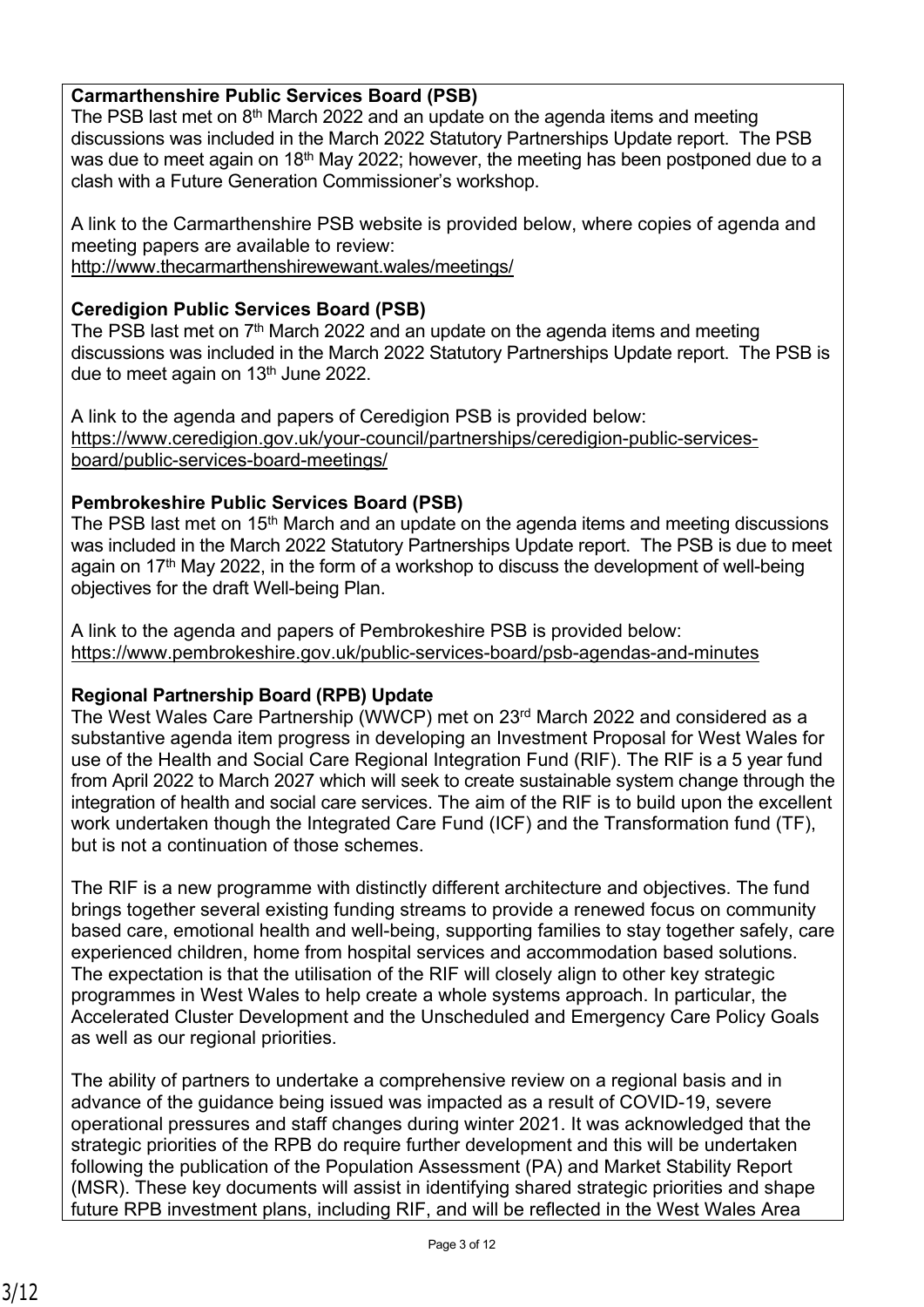Plan, which is being developed for publication in 2023. Against this context, 2022-23 will be a transitional year in relation to the use of the RIF.

A Funding Transformation Steering Group was established in January 2022 comprising of representation from all partner organisations, including third sector leads, to oversee the transition to and implementation of the RIF in West Wales. The group met weekly during the initial months to:

- 1. Evaluate all projects funded via TF/ICF in West Wales.
- 2. Identify the continuation or exit strategy for all projects funded via TF/ICF.
- 3. Develop investment proposals in line with Welsh Government Guidance for the RIF for 2022-2027.
- 4. Develop a Memorandum of Understanding and suitable governance arrangements to support the implementation of this new funding agreements.
- 5. Secure match funding requirements from partners.
- 6. Ensure there are robust business plans in place to support the development, implementation and review of new investment proposals.
- 7. Identify new proposals for investment.
- 8. Advise the Integrated Executive Group and RPB of risks and mitigating actions.

The group has also acted as the regional coordination point for activities that have been undertaken on a county basis and those undertaken by the following regional groups:

- West Wales Carers Development Group
- Regional Improving Lives Partnership
- Regional Children's Group
- Regional Dementia Steering Group

The Health Board will act as "banker" for the RIF funding and work has been undertaken to develop a 'Key Features' financial guide and establish a schedule for reporting. A Memorandum of Understanding is also under development.

The Funding Transformation Steering group has coordinated the development of six programmes based on the RIF models of care. The programmes comprise of existing projects that have been remodelled to fit within RIF as well as new projects for investment. Appendix 1 provides a summary of the composition of the programmes which, subject to agreement by RPB, will be further refined prior to submission to Welsh Government. It is recognised that further work is required to agree shared strategic objectives for the RPB and that the current RIF programme would be interim for 12-months to allow for further evaluation, remodelling and reprogramming. It was agreed by the RPB that further work in order to submit Investment Proposals to Welsh Government would be overseen by the Integrated Executive Group (IEG). A key future priority will be to ensure that RIF programmes can support the outcomes of the PA and MSR, and any priorities identified and published in the refreshed West Wales Area plan.

RIF guidance recognises that it is essential that all RPBs have adequate resources and infrastructure arrangements to support delivery against the collective duties and expectations placed on them under the Part 9 duties of the Social Services and Well-being (Wales) Act 2014. RIF allows 100% of project management costs to be included. In order to support the delivery of change, existing RPB Transformation Lead posts have been extended initially until March 31<sup>st</sup> 2023. The Regional Partnership Programme Manager Post is a secondment for up to 12 months from December 2021. The WWCP Team continue to oversee and support Programme Management for a number of 'Enabling' workstreams,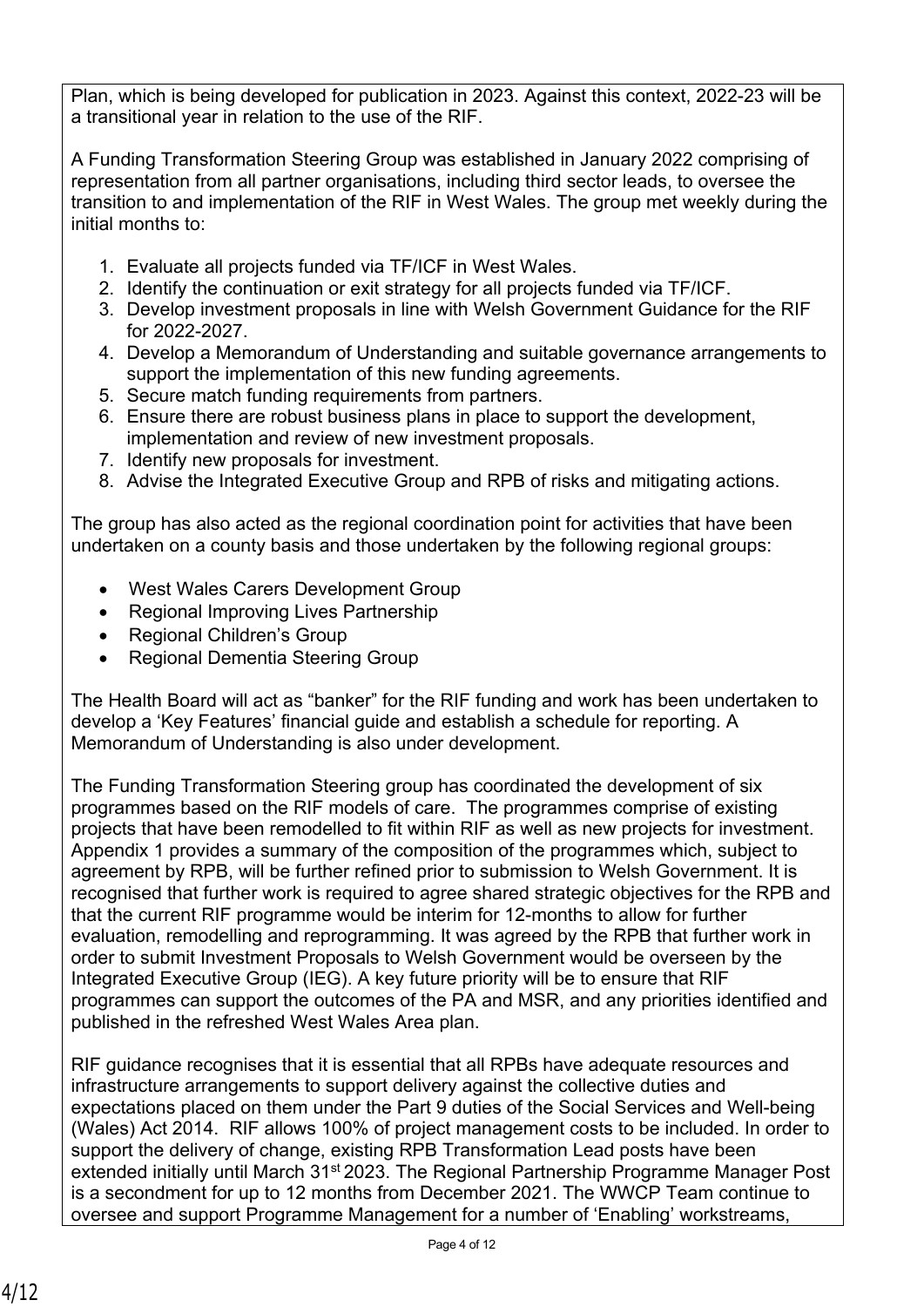including integrated commissioning, workforce and capital programmes. They will also provide project management capacity for a number of initiatives, including capital projects and the NEST framework.

It is relevant to note that the WWCP have wider responsibilities beyond RIF to support the work of the RPB, including the commissioning and production of the Population Assessment and Market Stability Reports, the Annual Report and the development and publication of a West Wales Area Plan. The Area Plan is due to be refreshed and must be published within 12-months of the Population Assessment.

The respective focus of the Local Transformation Leads and WWCP Team are set out below.

| <b>WWCP Team</b>                                                                                                                                                          | <b>Local Transformation Leads</b>                                                                                                                        |
|---------------------------------------------------------------------------------------------------------------------------------------------------------------------------|----------------------------------------------------------------------------------------------------------------------------------------------------------|
| 1. Finance and Performance<br>Management<br>2. Partnership Governance<br>3. Engagement<br>4. Programme Management and<br><b>Project Support</b><br>5. Service Improvement | 1. Local Implementation<br>2. Project Management and partner<br>support<br>3. Financial Management<br>4. Alignment with local priorities<br>developments |

These arrangements will continue and fall within the available budget of RIF and Local Authority contributions. A detailed review of the functions of the WWCP is planned to be undertaken by June 2022 to establish a permanent structure for agreement by partners.

# **Argymhelliad / Recommendation**

The Board is asked to:

- **NOTE** the final versions of the PSB Assessments of Local Well-being, which were presented to SDODC in April 2022;
- **NOTE** the update on recent activity of the PSBs and RPB;
- **NOTE** the links to the PSB and RPB websites, where the agenda and minutes of recent meetings can be accessed.

| Amcanion: (rhaid cwblhau)<br>Objectives: (must be completed)                                     |                                           |
|--------------------------------------------------------------------------------------------------|-------------------------------------------|
| Cyfeirnod Cofrestr Risg Datix a Sgôr<br>Cyfredol:<br>Datix Risk Register Reference and<br>Score: | Not applicable                            |
| Safon(au) Gofal ac lechyd:<br>Health and Care Standard(s):                                       | Governance, Leadership and Accountability |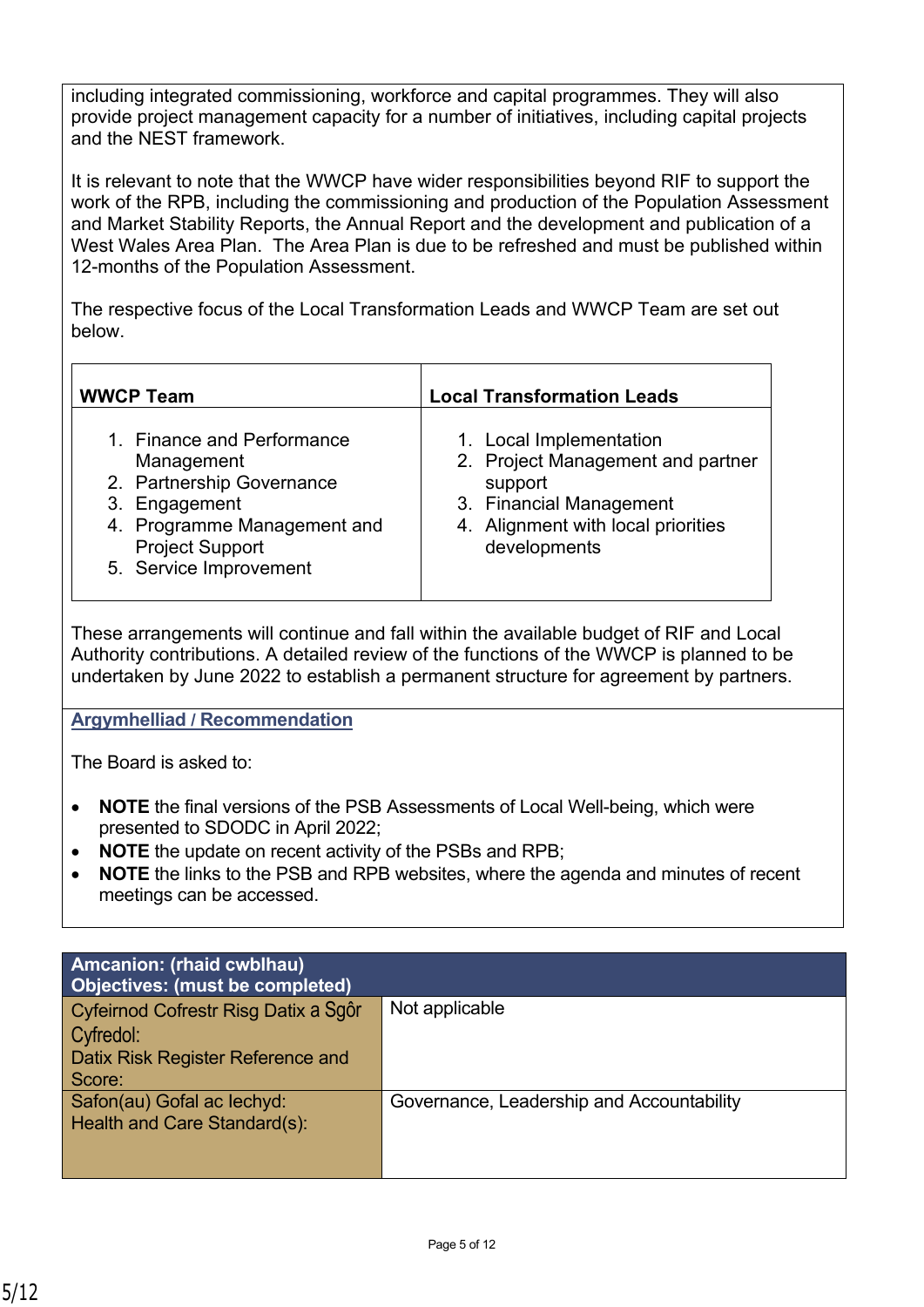| <b>Amcanion Strategol y BIP:</b><br><b>UHB Strategic Objectives:</b>                                                                                     | All Strategic Objectives are applicable   |
|----------------------------------------------------------------------------------------------------------------------------------------------------------|-------------------------------------------|
| <b>Amcanion Cynllunio</b><br><b>Planning Objectives</b>                                                                                                  | 4J Regional Well-being Plans              |
| <b>Amcanion Llesiant BIP:</b><br><b>UHB Well-being Objectives:</b><br><b>Hyperlink to HDdUHB Well-being</b><br><b>Objectives Annual Report 2018-2019</b> | 9. All HDdUHB Well-being Objectives apply |

| <b>Gwybodaeth Ychwanegol:</b><br><b>Further Information:</b>                                                                    |                                                                                                      |
|---------------------------------------------------------------------------------------------------------------------------------|------------------------------------------------------------------------------------------------------|
| Ar sail tystiolaeth:<br>Evidence Base:                                                                                          | Well-being of Future Generations (Wales) Act 2015<br>Social Services and Well-being (Wales) Act 2014 |
| <b>Rhestr Termau:</b><br><b>Glossary of Terms:</b>                                                                              | Contained within the body of the report                                                              |
| Partïon / Pwyllgorau â ymgynhorwyd<br>ymlaen llaw y Cyfarfod Bwrdd Iechyd<br>Prifysgol:<br>Parties / Committees consulted prior | <b>Strategic Development and Operational Delivery</b><br>Committee (SDODC)                           |
| to University Health Board:                                                                                                     |                                                                                                      |

| <b>Effaith: (rhaid cwblhau)</b><br>Impact: (must be completed)    |                                                                                                                                                                                                                                                                                                                                                                                                                                                                                                                                                                                                                                                                                                                          |
|-------------------------------------------------------------------|--------------------------------------------------------------------------------------------------------------------------------------------------------------------------------------------------------------------------------------------------------------------------------------------------------------------------------------------------------------------------------------------------------------------------------------------------------------------------------------------------------------------------------------------------------------------------------------------------------------------------------------------------------------------------------------------------------------------------|
| <b>Ariannol / Gwerth am Arian:</b><br><b>Financial / Service:</b> | HDdUHB staff time to support progression of PSB<br>Assessments of Local Well-being as well as supporting<br>project groups established to deliver existing Well-being<br>Plans.<br>The Regional Partnership Board is working collaboratively<br>to deliver A Healthier West Wales. Welsh Government<br>are transitioning from Transformation Funding and<br>Integrated Care Funding to a new Health and Social Care<br>Regional Integration Fund (RIF). This funding will flow into<br>the Health Board but its use must be agreed through the<br>RPB. Guidance issued in relation to the new fund also<br>identifies a requirement to identify an element of match-<br>funding in order to be eligible for RIF funding. |
| <b>Ansawdd / Gofal Claf:</b><br><b>Quality / Patient Care:</b>    | Improving the well-being of the population is at the<br>forefront of the two key pieces of legislation that provide a<br>focus for PSBs and RPBs. "A Healthier West Wales:<br>Transformation proposal by the West Wales Regional<br>Partnership Board" embraces a "through-age" model<br>which will support people in Starting and Developing Well;<br>Living and Working Well; and Growing Older Well.                                                                                                                                                                                                                                                                                                                  |
| <b>Gweithlu:</b><br><b>Workforce:</b>                             | Implementing the five ways of working required under the<br>Well-being of Future Generations (Wales) Act 2015 should                                                                                                                                                                                                                                                                                                                                                                                                                                                                                                                                                                                                     |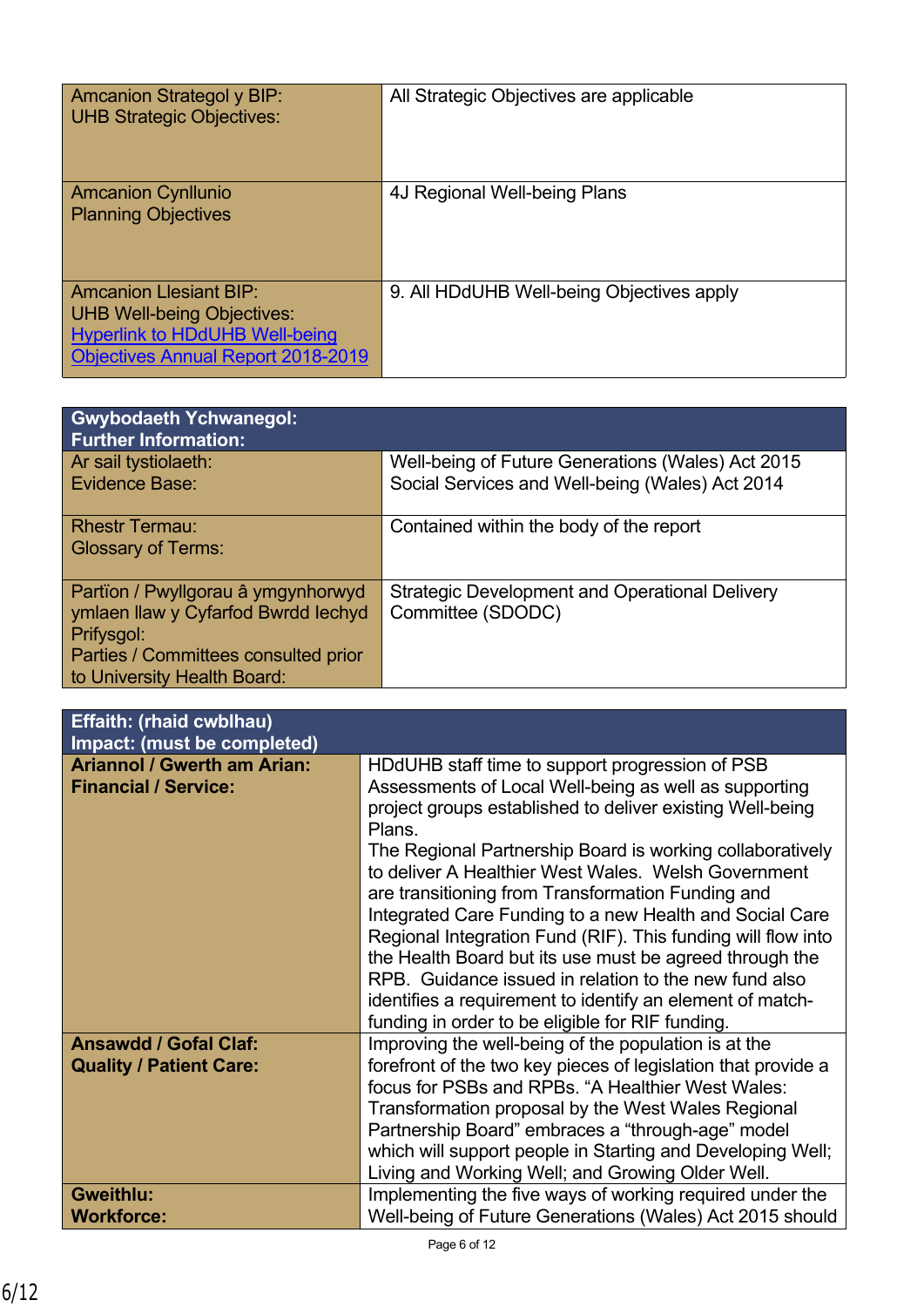|                                         | lead to increased collaboration and integration between<br>services, professionals and communities. "A Healthier<br>West Wales: Transformation proposal by the West Wales<br>Regional Partnership Board" includes a key programme of<br>work focused on "an asset-based workforce". This work<br>will be refreshed as part of the development of new<br>proposals to implement the requirements of the new<br>Regional Integration Fund.                                                                                                                                                                                                                                                                                                                                                                                                                                                   |
|-----------------------------------------|--------------------------------------------------------------------------------------------------------------------------------------------------------------------------------------------------------------------------------------------------------------------------------------------------------------------------------------------------------------------------------------------------------------------------------------------------------------------------------------------------------------------------------------------------------------------------------------------------------------------------------------------------------------------------------------------------------------------------------------------------------------------------------------------------------------------------------------------------------------------------------------------|
| Risg:<br><b>Risk:</b>                   | Whilst each PSB Well-being Plan is different, there are<br>consistent themes of activity. There is a risk that whilst<br>addressing local need, there may be some inconsistency<br>in approach between counties for our wider population.<br>We have a duty as PSB members to encourage<br>consistency of approach where appropriate in order to<br>minimise inequity. Resourcing the project and delivery<br>groups of PSBs could be considered an "add on"<br>responsibility by staff and the synergy with achieving<br>HDdUHB's goals need to be understood.<br>Transition from the current RPB funding streams (ICF and<br>Transformation) to the new Health and Social Care<br>Regional Integration Fund will require risk consideration, in<br>particular to manage any requirements of projects which<br>don't meet the new criteria or which require evidence of<br>match funding. |
| <b>Cyfreithiol:</b><br>Legal:           | It is a statutory duty for each PSB to produce a Well-being<br>Plan and Area Plan and for the UHB as named statutory<br>partners to work with the PSBs and RPB to support the<br>development and delivery of the actions within the Plan.                                                                                                                                                                                                                                                                                                                                                                                                                                                                                                                                                                                                                                                  |
| <b>Enw Da:</b><br><b>Reputational:</b>  | There is a statutory requirement for HDdUHB to contribute<br>to the work of the PSBs and RPB. There is a statutory<br>duty for the UHB to work in partnership with its three<br>partner local authorities to transform health and social<br>care delivery. The RPB Governance arrangements<br>provide a framework to support operational action.                                                                                                                                                                                                                                                                                                                                                                                                                                                                                                                                           |
| <b>Gyfrinachedd:</b><br><b>Privacy:</b> | Not applicable                                                                                                                                                                                                                                                                                                                                                                                                                                                                                                                                                                                                                                                                                                                                                                                                                                                                             |
| Cydraddoldeb:<br><b>Equality:</b>       | The focus of equality runs throughout the work of the<br>PSBs and the RPB and aligns to a number of the Well-<br>being goals: A More Equal Wales, A Healthier Wales, A<br>More Prosperous Wales, A Wales of Cohesive<br>Communities. This is an update paper therefore no EqIA<br>screening has been undertaken.                                                                                                                                                                                                                                                                                                                                                                                                                                                                                                                                                                           |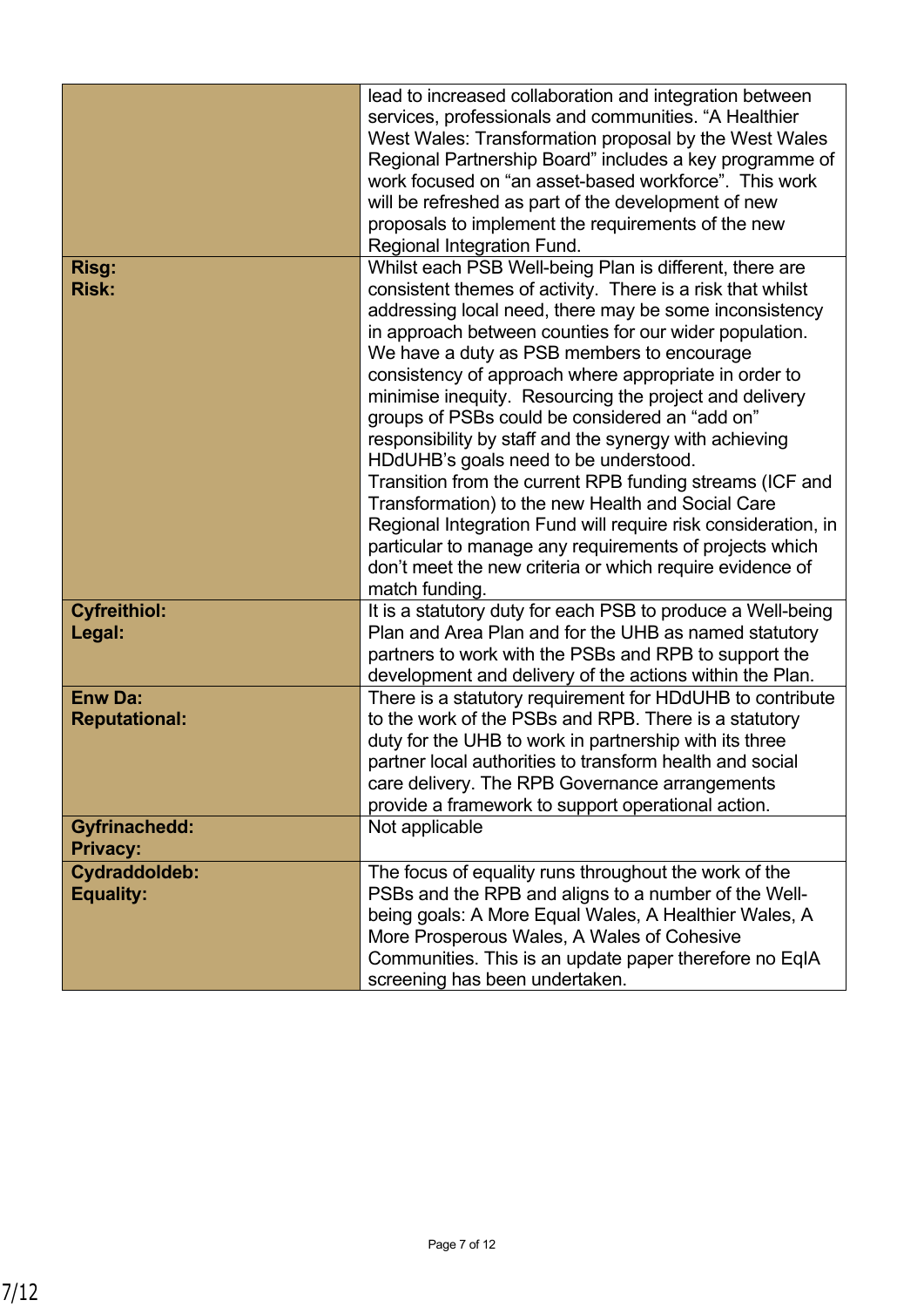# **Appendix 1**

# **Overview of West Wales RIF Programme 2022-23**

# **Summary by RIF Programme models of care**

| <b>Community</b><br>based care -<br>prevention<br>and<br>community<br>coordination | <b>Community</b><br>based care<br>$-$ complex<br>care closer<br>to home | <b>Promoting</b><br>good<br>emotional<br>health and<br>wellbeing | <b>Supporting</b><br>families to stay<br>together safely<br>and<br>therapeutic<br>support for<br>care<br>experienced<br>children | <b>Home from</b><br>hospital | <b>Accommodati</b><br>on based<br>solutions |
|------------------------------------------------------------------------------------|-------------------------------------------------------------------------|------------------------------------------------------------------|----------------------------------------------------------------------------------------------------------------------------------|------------------------------|---------------------------------------------|
|------------------------------------------------------------------------------------|-------------------------------------------------------------------------|------------------------------------------------------------------|----------------------------------------------------------------------------------------------------------------------------------|------------------------------|---------------------------------------------|

### **Programme 1**

#### **Community based care – prevention and community coordination**

This is our Prevention programme and will help to build the resilience of people and communities, moderating demand for acute health and social care needs, and thereby ensuring when more complex needs arise they can be met.

In West Wales this will include the following projects:

- 1. TEC Solutions
- 2. Transformative Day Opportunities
- 3. Innovative Communities
- 4. Dream Team & LD Charter
- 5. Assist My Life
- 6. Accessible Health Checks
- 7. Investors in Carers
- 8. Regional Innovation Fund

This programme represents approximately 20% of our investment

#### **Programme 2: Community based care – complex care closer to home**

This programme aims to maximise recovery following a period of ill health or other life events and reduce reliance on long term care, reducing admission and long-term care dependence.

This will support our integrated coordinated care and support at home for individuals with more complex care and support needs.

In West Wales this will include the following projects:

- 1. Integrated Community Networks
- 2. Workforce Development
- 3. Collaborative Care Sector
- 4. Knowing Your Rights-Income Maximisation

This programme represents approximately 21% of our investment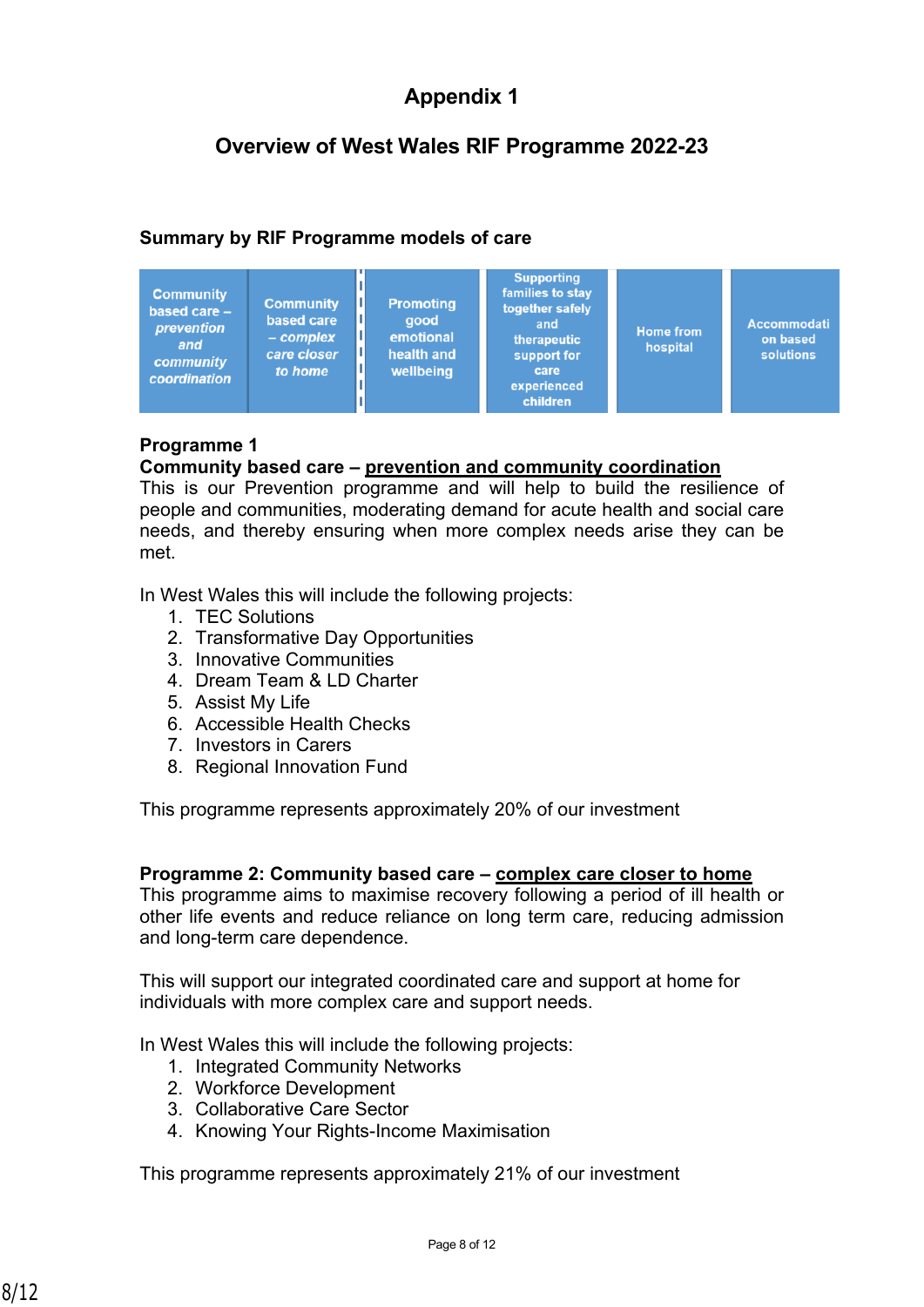Our Complex Care Closer to Home Programme and P5 Home from Hospital will be closely aligned and developed together with the Urgent and Emergency Care Framework: [6 goals for urgent and emergency care: policy](https://gov.wales/6-goals-urgent-and-emergency-care-policy-handbook-2021-2026)  [handbook for 2021 to 2026 | GOV.WALES](https://gov.wales/6-goals-urgent-and-emergency-care-policy-handbook-2021-2026)

This will ensure that in West Wales we develop coherent systems, avoid duplication wherever possible and maximise our use of the available resources.

### **Programme 3: Promoting good Emotional Health and Well-Being (EH&WB)**

This aim of this programme is to complement, not replace, Welsh Government investment in acute mental health services including the child and adolescent mental health service

This programme will support individuals to take more responsibility for their own EH&WB*.* It will allow organisations to support individuals across all priority population groups with EH&WB needs including children and young people

In West Wales this will include the following projects:

- 1. Pathways to Employment
- 2. Exercise Buddies
- 3. Positive Behavioural Support
- 4. Citizen Champions
- 5. Carers Breaks
- 6. Children's Emotional Health including NEST

This programme represents approximately 7% of our investment.

### **Programme 4 Supporting families to stay together safely, and therapeutic support for care experienced children**

In keeping with the principle of prevention and early intervention this programme will work with families to help them stay together safely and prevent the need for children to become looked after. This programme will complement the statutory functions of partner organisations.

In West Wales this will include the following projects:

- 1. Edge of Care
- 2. Step Up Step Down
- 3. Parent & Baby
- 4. SGO Support Service
- 5. Integrated OT Service
- 6. Grow Your Own
- 7. Safeguarding within Education

This programme represents approximately 11% of our investment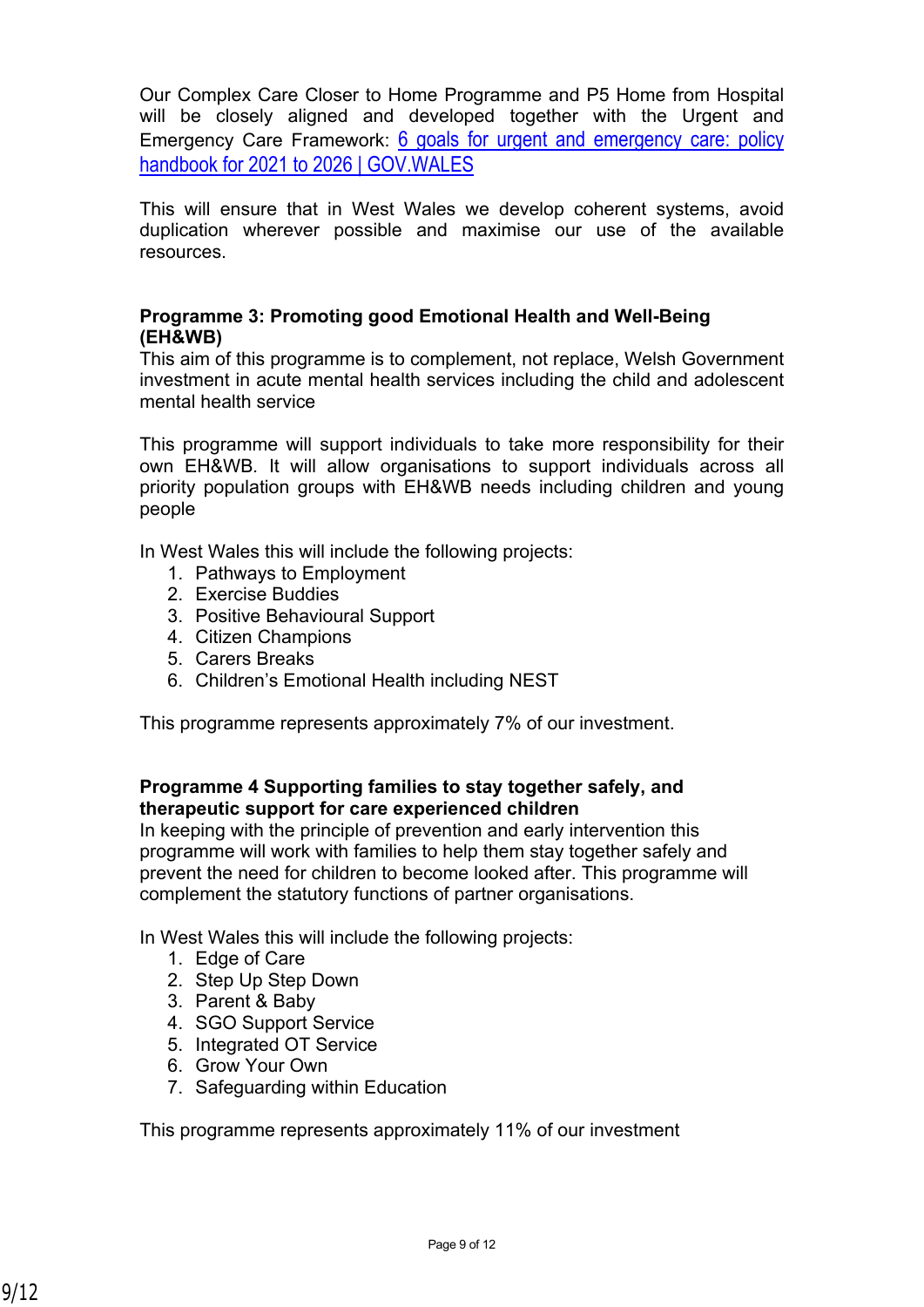#### **Programme 5 Home from Hospital**

This programme will allow us to develop and build on models of care to support with Home from Hospital planning and delivery and implementation of the D2RA framework. This refers to care and support offered to patients to leave hospital for ongoing recovery then assessment with an aim of limiting unnecessary time in hospital setting and improving outcomes.

In West Wales, this will include the following projects:

- 1. Community led 3rd Sector Support
- 2. Integrated Community Based Support
- 3. Carers Discharge Support Service

This programme represents approximately 30% of our investment

Our Home from Hospital Programme and Programme 2: Complex Care Closer to Home will be closely aligned and developed together with the Urgent and Emergency Care Framework: 6 goals for urgent and emergency [care: policy handbook for 2021 to 2026 | GOV.WALES](https://gov.wales/6-goals-urgent-and-emergency-care-policy-handbook-2021-2026)

This will ensure that in West Wales we develop coherent systems, avoid duplication wherever possible and maximise our use of the available resources.

#### **Programme 6 Accommodation Based Solutions**

Developing accommodation that can support people's independent living and meet their care and support needs is an important part of our health and care system.

In West Wales our programme will:

- Develop accommodation solutions that can support people's independent living.
- Ensure the accommodation needs of our priority groups, both in the community and in supported settings are met.
- Ensure people are actively involved in developing accommodation options and have opportunity to choose where they live.
- Link accommodation solutions to existing and new capital funding opportunities.

In West Wales, this will include the following projects:

- 1. Progression to Independent Living
- 2. Housing Development for Independence
- 3. Intermediate and Step-Down Accommodation
- 4. Children's Safer Accommodation

This programme represents approximately 6% of our investment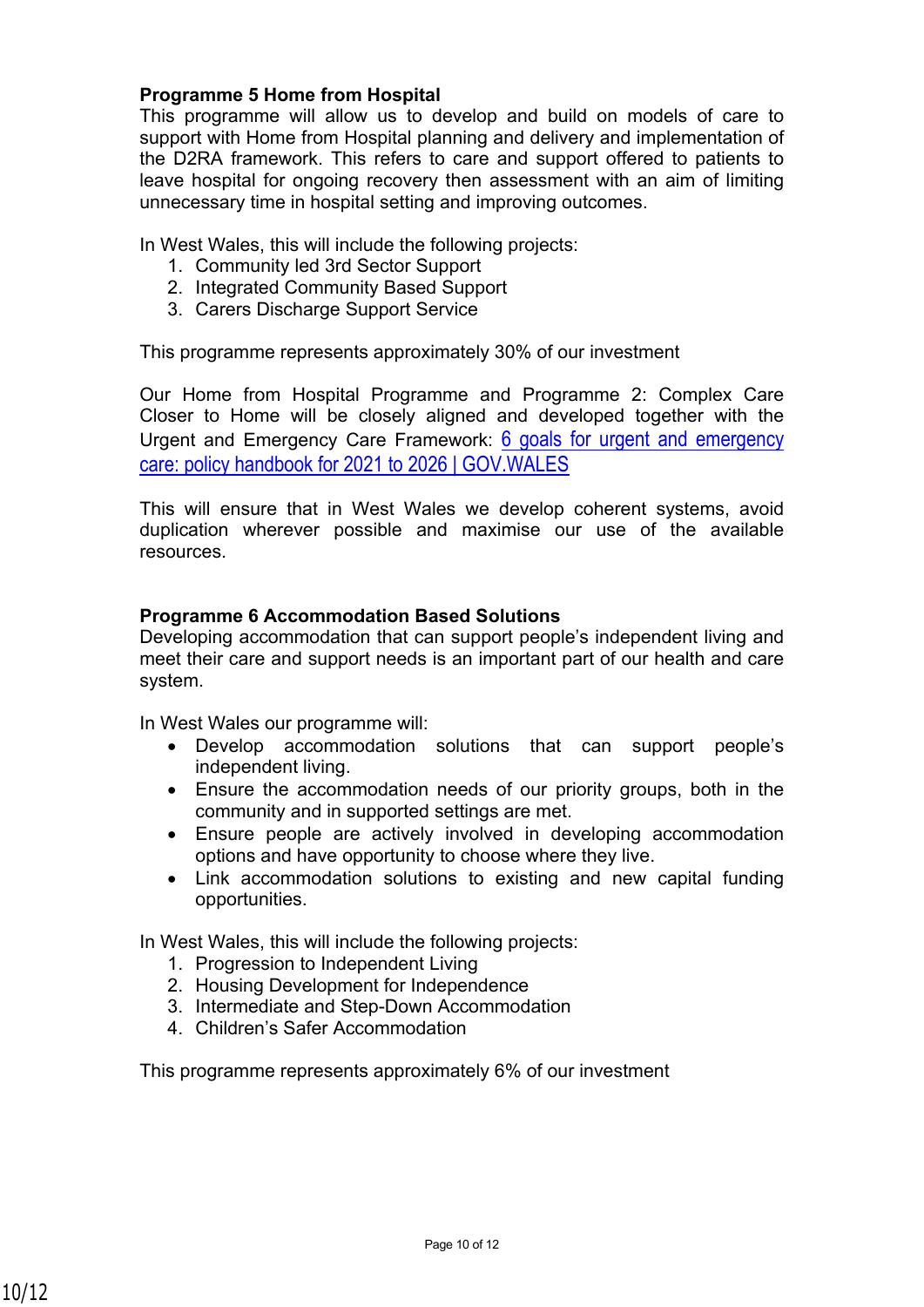#### **National Priorities**

In addition to the 6 models of care, Welsh Government have established a number of national priorities.

#### **Carers**

RIF guidance states that RPBs will be expected to invest a minimum of 5% of the RIF into direct support for unpaid carers in 2022/23. In addition, a further £121,000 has been allocated as a ring-fenced National Priority to specifically fund activity to improve the involvement of unpaid carers in hospital discharge processes. This funding was previously received directly by Local Health Boards and is part of the £1m commitment to unpaid Carers which is overseen by the Ministerial Advisory Group for Carers.

In addition to the national priority funding, the West Wales Carers Development Group have developed the following RIF projects:

- Carers breaks: Promoting good emotional health and wellbeing
- Income Maximisation
- Investors in carers
- Discharge Support Service

These are incorporated within the 6 Programmes and reach the 5% target of £788,652 set within the guidance and the plan also supports the investment in services delivered via third sector partners. This approach will allow us to deliver on the priorities within the West Wales Carers Strategy [Carers-](https://www.wwcp.org.uk/wp-content/uploads/2020/11/Carers-Strategy-Final-20.10.20-Eng.pdf)[Strategy-Final-20.10.20-Eng.pdf \(wwcp.org.uk\)](https://www.wwcp.org.uk/wp-content/uploads/2020/11/Carers-Strategy-Final-20.10.20-Eng.pdf) and will ensure the needs of carers are considered across each of our programmes, avoid duplication and maximise the impact of RIF investment.

#### **Dementia & Memory Assessment**

The Dementia Steering Group oversees an established programme of work.

This has delivered a number of projects, including:

- Expanding community-based memory assessment services
- Establishing a team of Admiral Nurses
- Establishing a regional community dementia well-being team
- Developing a regional dementia strategy
- Developing a regional dementia training framework
- Co-designing a person centred community-based wrap around care and support pathway

The West Wales Dementia Strategy is in the process of being approved by partners. The strategy will ensure that we focus on further refinement of integrated service model/ care pathway delivering community-based personcentred, wrap-around, diagnosis, care and support, particularly postdiagnostic support and coordination for people living with dementia, their family and carers. There will also be a further refinement of initiatives to encourage early diagnosis and improve diagnosis rates by 3% per annum

These projects will continue and be aligned and incorporated within our 6 Programmes to avoid any duplication and maximise investment. The